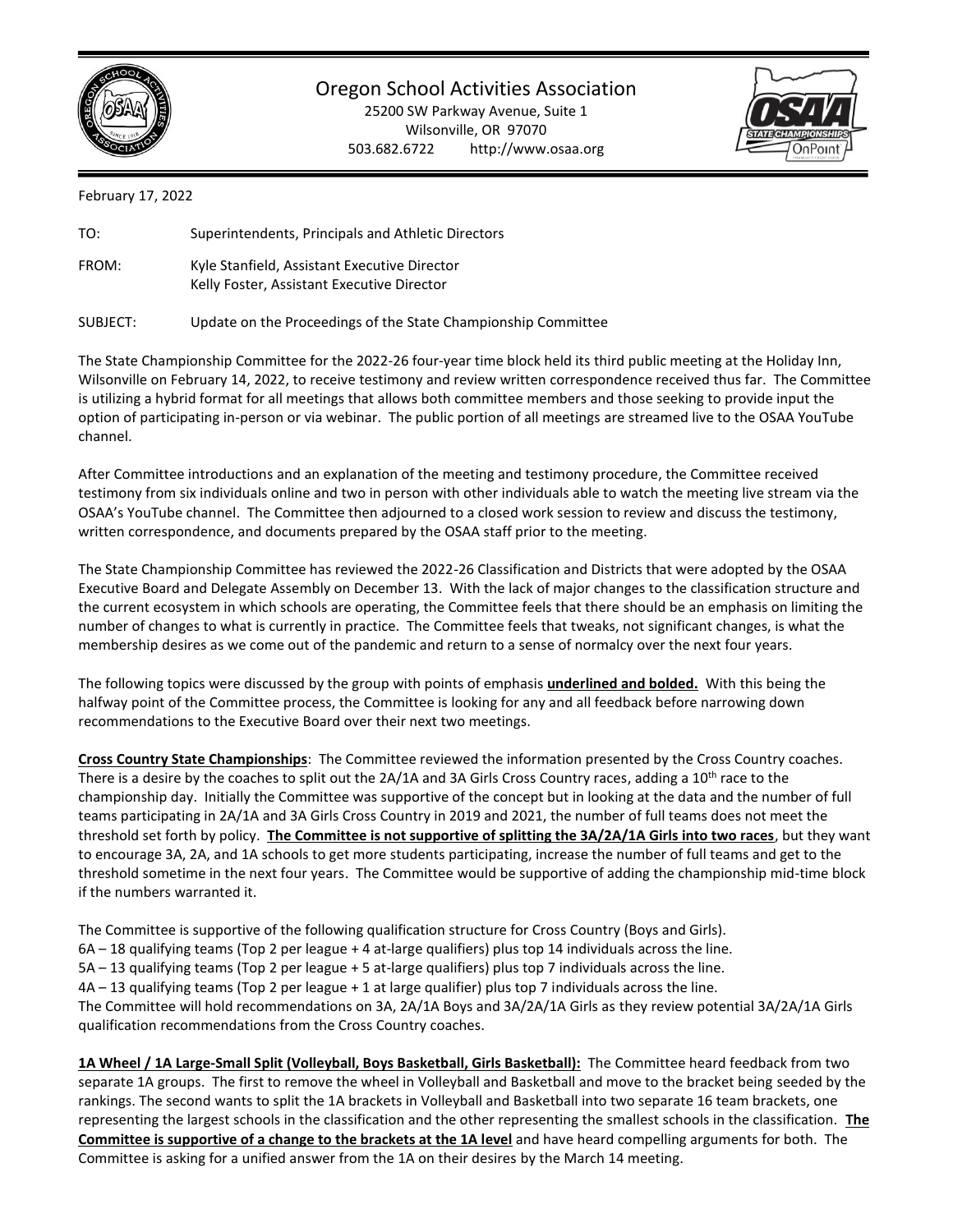**Wrestling State Championships:** The Committee heard testimony from the wrestling coaches regarding several topics related to the championships. The Committee wants to provide feedback on each proposal.

- Bracket size: the Committee wants to wait until all district events are completed before making recommendations on bracket size for the 2022-26 time block. That information will be vital in making equitable decisions moving forward.
- The Committee is not in favor of adding a Dual Meet State Championship during this time block. The Committee feels that an additional state championship is not warranted and if a classification wanted to pilot the event through their regular season, they could do so over the next four years and provide that feedback to the Executive Board.
- The Committee felt it was important to condense the number of state championship sites moving into the future. Going from a single site at the Veterans Memorial Coliseum to six sperate venues is not sustainable moving into the future. The Committee also understands that any expansion to bracket size no longer allows an all classification event to be held at the Coliseum over two days, likely forcing multiple sites.

The Committee also heard the following testimony:

- *Tennis adding a Team State Championship*. The Committee is requesting additional data from tennis coaches.
- *6A Team Bracket Size*: The Committee received testimony from the 6A classification about playoff bracket size and structure. The Committee is looking for a proposal to review from the 6A at their March 14 meeting.
- *Track and Field Qualifications*: The Committee received a proposal from the Track and Field coaches on qualifications for the next four years. The Committee has asked the staff to review the proposal and compare to current structures prior to their March 14 meeting.

**2022-23 Calendar:** To allow athletic directors to start planning for the Fall of 2022, the Committee is releasing a **DRAFT** calendar that aligns with their current support. The full DRAFT 2022-23 Calendar is subject to change and will not be formally adopted until the May Executive Board Meeting. The calendar can be found at: [https://www.osaa.org/docs/calendar/22-](https://www.osaa.org/docs/calendar/22-23ActivityCalendar.pdf) [23ActivityCalendar.pdf.](https://www.osaa.org/docs/calendar/22-23ActivityCalendar.pdf) Important dates are August 15, 2022, for the first practice and August 25, 2022, for the first contest/jamboree, and September 1 for the first football contest.

The Committee currently supports the following:

**Band/Orchestra/Choir/Solo Music/Speech**: Due to limited feedback over the last four years to the staff, the Committee is proposing status quo for qualifications into the Band, Orchestra, Choir, Solo Music, and Speech State Championships. These qualifications have seemed to work well for the groups and the structures set within.

## **Reimbursement Formula**

The Committee is in favor of modifying the OSAA reimbursement formula to allow more experiences for students at state championships where structure would be similar. To enable those experiences, the Committee is exploring the elimination of mileage from the two lowest tiers of the reimbursement formula (0-200, 201-300 round trip mileage) and potentially the elimination of per diem from 201-300 round trip mileage.

**Dance/Drill State Championship** moving to a category structure.

## **Team Sports Bracketed Event Structures**

The Committee has created a template for bracketed team events (excluding special districts and football). The following are the Committee's initial thoughts on proposed allocations for volleyball, soccer (B&G), basketball (B&G), baseball, and softball.

*6A*: 32 team brackets; three automatic qualifiers per league (21), plus 11 at large via the rankings

*5A*: 16 team brackets; 5A-1 & 5A-3 receive four automatic qualifiers, 5A-2 & 5A-4 receive three automatic qualifiers (14), plus two at large via the rankings

*4A*: 16 team brackets; eight automatic qualifiers (league champion plus top two #2 teams via rankings), plus eight additional qualifiers via play-in

*3A*: 16 team brackets; three automatic qualifiers for 3A-5, two automatic qualifiers for all other leagues (13), plus three at large via the rankings.

*2A*: 16 team brackets; 2A-1 receive three automatic qualifiers, 2A-4 receives two automatics qualifiers, 2A-2 and 2A-3 receive four automatic qualifiers (13), plus three at large via rankings

1A: 24 team brackets; three automatic qualifiers per league.